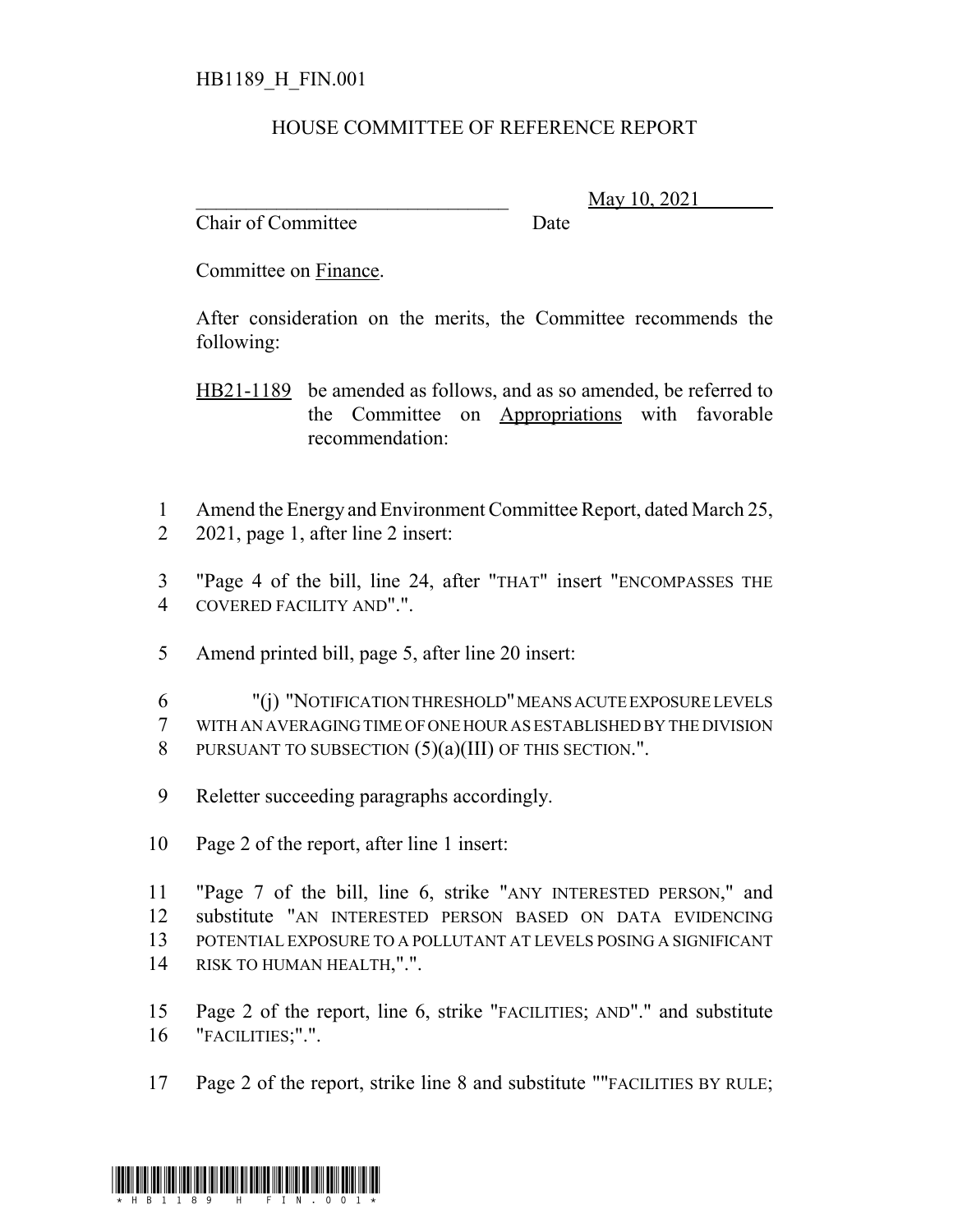AND

 (c) IF THE COMMISSION ADJUSTS THE LIST OF COVERED AIR TOXICS OR COVERED FACILITIES, ADJUST BY RULE THE ANNUAL AMOUNT THAT THE DIVISION MAY ANNUALLY SPEND TO CONDUCT THE COMMUNITY-BASED MONITORING REQUIRED BY SUBSECTION (7)(a) OF THIS SECTION.".".

 Page 7 of the bill, line 26, strike "will" and substitute "will, AS SOON AS POSSIBLE,".

 Page 8 of the bill, line 2, strike "incident;" and substitute "incident OR AN EXCEEDANCE OF A NOTIFICATION THRESHOLD IDENTIFIED BY A FENCELINE MONITORING SYSTEM;".

Page 8 of the bill, after line 2 insert:

 "(b.5) FOR TWO YEARS, MAINTAIN A RECORD OF ALL COMMUNICATIONS MADE THROUGH AN EMERGENCY NOTIFICATION SERVICE, INCLUDING WHETHER ANY OTHER ACTION WAS TAKEN IN RESPONSE TO THE INCIDENT OR EXCEEDANCE OF A NOTIFICATION THRESHOLD, WHICH RECORD MUST BE AVAILABLE TO THE PUBLIC;".

Page 8 of the bill, after line 16 insert:

 "(III) THE DIVISION SHALL ESTABLISH NOTIFICATION THRESHOLDS FOR EACH COVERED AIR TOXIC. IN ESTABLISHING THE NOTIFICATION THRESHOLDS, THE DIVISION SHALL TAKE A PRECAUTIONARY APPROACH TO 21 ASSURE PROTECTION OF PUBLIC HEALTH. THE NOTIFICATION THRESHOLDS: **(A) SHALL BE BASED ON SCIENTIFIC RESEARCH THAT IS PUBLICLY**  AVAILABLE AND PEER-REVIEWED ABOUT THE POTENTIAL HUMAN HEALTH 24 IMPACTS OF SHORT-TERM EXPOSURES TO POLLUTANTS;

 (B) MAY BE BASED ON ACUTE EXPOSURE LEVELS OR GUIDELINES UTILIZED BY A FEDERAL AGENCY OR ANOTHER STATE; AND

**C**) SHALL BE INCLUDED IN THE FENCELINE MONITORING PLAN OF EACH COVERED FACILITY.".

Page 2 of the report, after line 9 insert:

 "Page 8 of the bill, line 21, strike "BE AT LEAST AS STRINGENT AS" and substitute "PROVIDE FOR MONITORING CONSISTENT WITH".".

Page 2 of the report, after line 27 insert: